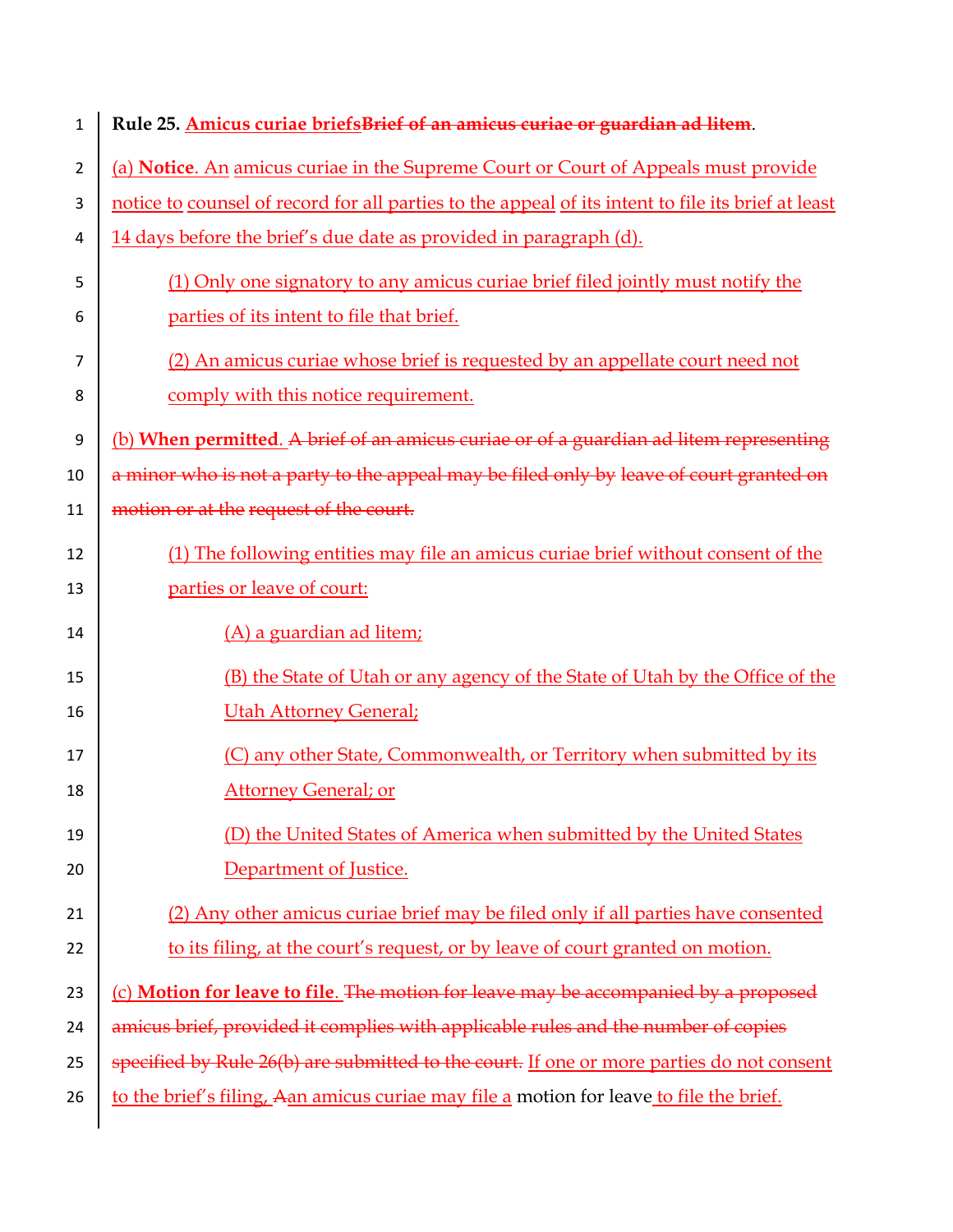27 (1) The motion must shall-identify the party or parties who have withheld 28 consent, identify the movant's interest, of the movant and shall and state the 29 **Figure 20** reasons why a brief of an amicus curiae or the guardian ad litembrief is desirable 30 and why the matters asserted are relevant to the disposition of the case. 31 (2) The motion must not exceed 1,500 words. It must be submitted together with 32 the brief sought to be filed. 33 Except for a motion for leave to participate in support of, or in opposition to, a 34 **petition for writ of certiorari filed pursuant to Rule 50(e), the motion for leave** 35 shall be filed at least 21 days prior to the date on which the brief of the party 36 whose position as to affirmance or reversal the amicus curiae or guardian ad 37 **litem will support is due, unless the court for cause shown otherwise orders.** 38 (3) A pPartyies to the appeal proceeding may indicate their support for, or 39 opposet is the motion. Any responses of a party to a motion for leave shall 40 be by filinged an objection within  $\frac{714}{4}$  days after the motion is of served that 41 concisely states its reasons for withholding consentice of the motion. The 42 **b** objection must not exceed 1,500 words. 43 (4) The appellate court has discretion in determining whether to grant a motion 44 for leave to file an amicus curiae brief. 45 (d) **Time for filing**. An amicus curiae brief, together with a motion under paragraph (c) 46 when a party has withheld consent, must be filed: 47 (1) in a case before the Supreme Court when a petition for a writ of certiorari is 48 ending, 14 days after the petition is filed; or 49 (2) in a case before the Supreme Court for merits review, or before the Court of 50 Appeals, 14 days after the principal brief of the party being supported is filed.<sup>If</sup> 51 **leave is granted, an amicus curiae or guardian ad litem shall file its brief within 7**  $\frac{1}{52}$  days of the time allowed the party whose position the amicus curiae or guardian 53 **d** ad litem will support, unless the order granting leave otherwise indicates.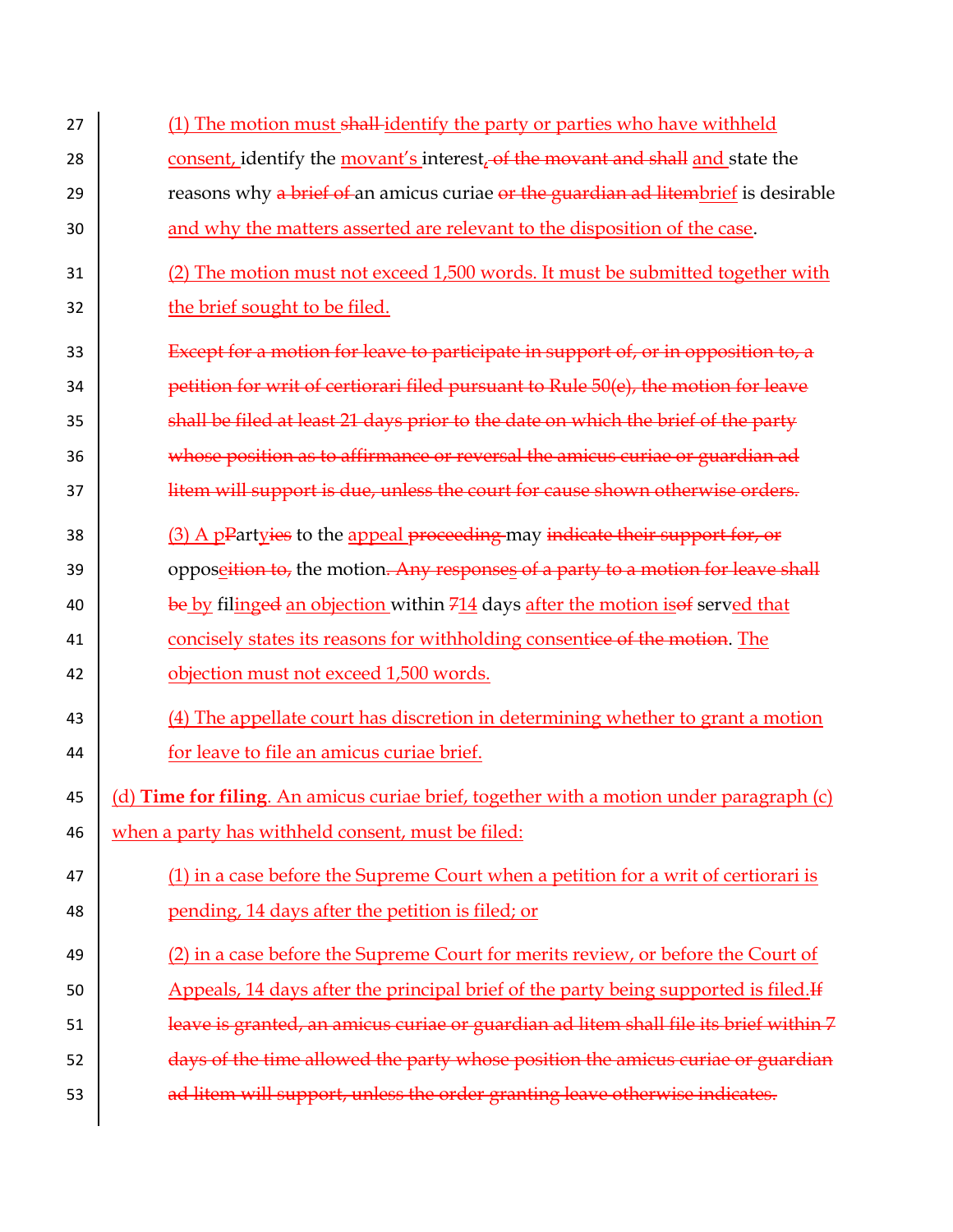| 54 | (3) An amicus curiae that does not support either party must file its brief no later     |
|----|------------------------------------------------------------------------------------------|
| 55 | than 7 days after the appellant's or petitioner's principal brief is filed.              |
| 56 | (e) Contents and form. An amicus curiae brief must comply with Rule 27. In addition,     |
| 57 | the cover must identify the party or parties supported and must indicate whether the     |
| 58 | brief supports affirmance or reversal. The brief must include:                           |
| 59 | (1) a table of contents;                                                                 |
| 60 | (2) a table of authorities;                                                              |
| 61 | $(3)$ unless included as part of a motion under paragraph $(c)(1)$ , a concise           |
| 62 | statement of the identity of the amicus curiae and its interest in the case;             |
| 63 | (4) a statement indicating whether counsel for the parties received timely notice        |
| 64 | under paragraph (a);                                                                     |
| 65 | (5) a statement indicating whether all parties consented under paragraph (b)(2)          |
| 66 | $(6)$ unless the amicus curiae is one listed in paragraph $(b)(1)$ , a statement that    |
| 67 | indicates whether:                                                                       |
| 68 | (A) a party or party's counsel authored the brief in whole or in part;                   |
| 69 | (B) a party or party's counsel contributed money that was intended to                    |
| 70 | fund preparing or submitting the brief; and                                              |
| 71 | (C) a person—other than the amicus curiae, its members, or its counsel—                  |
| 72 | contributed money that was intended to fund preparing or submitting the                  |
| 73 | brief, and if so, identifies each such person; and                                       |
| 74 | (7) an argument, which may be preceded by a summary and which need not                   |
| 75 | include a statement of the applicable standard of review.                                |
| 76 | $(8)$ a certificate of compliance as required by Rule 24(a)(11).                         |
| 77 | (f) Length. An amicus curiae brief filed regarding a petition for writ of certiorari may |
| 78 | not exceed 4,000 words. Any other amicus curiae brief may not exceed 7,000 words.        |